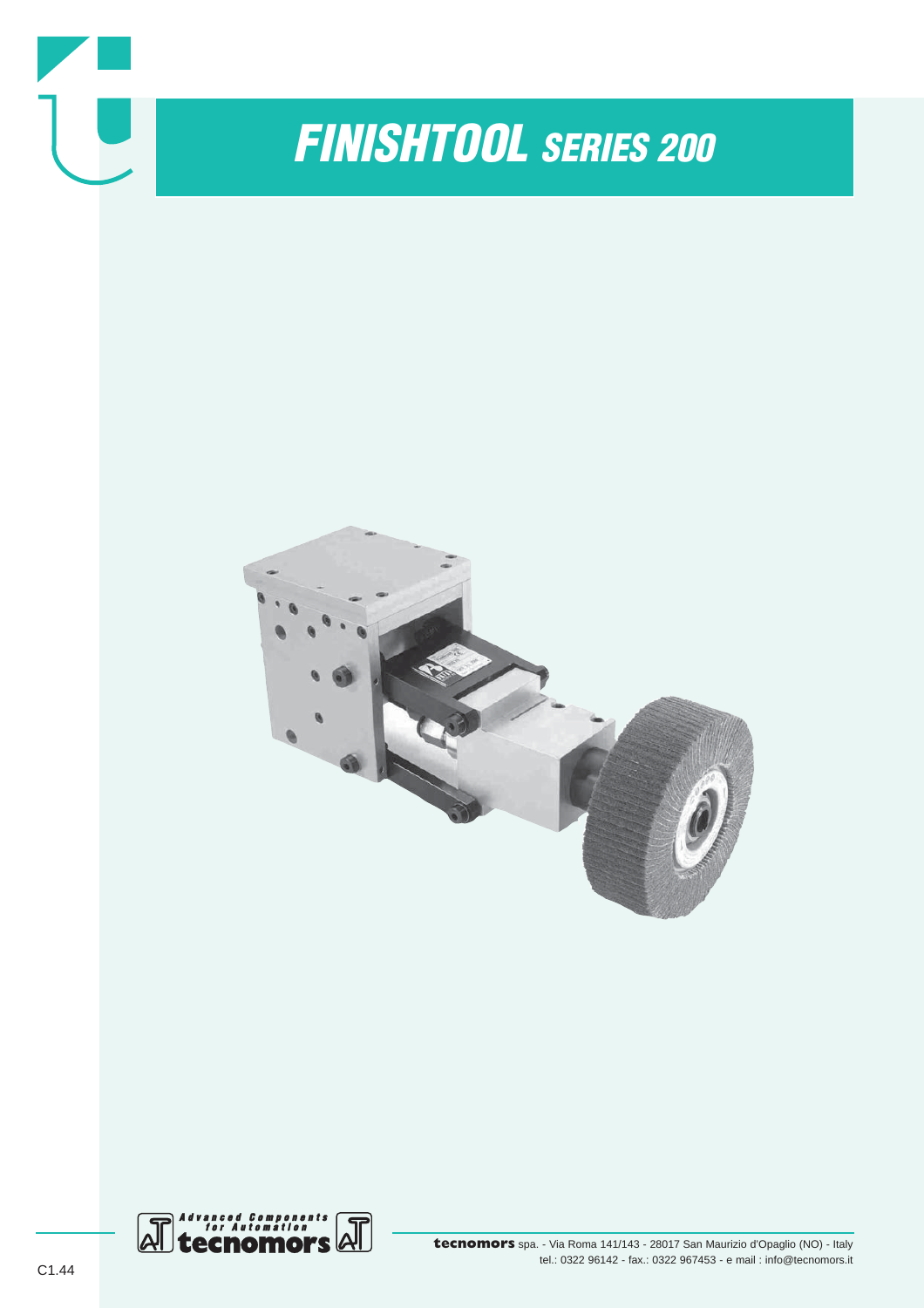## *FINISHTOOL SERIES 200*

L'utensile di finitura FINISHTOOL SERIES 200 viene utilizzato per le fasi di finitura delle superfici grazie a un movimento radiale che utilizza come utensile una mola o una spazzola. **I**

L'albero è compensato radialmente con la pressione necessaria che sarà calcolata dal programma.

Il peso dell'utensile è completamente compensato e la forza di compensazione azzerata regolando la compensazione dell'aria.

La compensazione è garantita da un meccanismo che assicura che il movimento sia parallelo e che l'angolo dell'utensile non cambi.

L'usura dell'utensile è controllata da un sensore e compensata dal programma. L'utensile può essere montato sia in modo statico su un supporto (Toolstand) oppure diret-

tamente ad un braccio del robot.

Se il robot deve utilizzare più utensili di finitura, grazie ad un cambio rapido, può sostituirli in modo automatico.

L'utensile FINISHTOOL precede l'utilizzo di mole o spazzole commerciali.

Per garantire il funzionamento ottimale del motore é necessario utilizzare aria compressa filtrata e lubrificata.

**GB**

The finishing tools FINISHTOOL SERIES 200 can be used for surface finishing with radial wheels such as grinding and polishing of almost any material. The spindle is radially compliable while the necessary pressure is monitored by

program control.

The weight can be completely compensated and the compliance force monitored to zero by switching the compliance air. The compliance is effected by a parallelogram mechanism that assures that the movement is parallel and that the tool angle does not change. The wear of the wheel is monitored by a sensor and compensated by program control. The tool can either be mounted stationary onto a tool stand (Toolstand) or onto the robot arm.

If these tools at the robot have to be changed automatically, a tool changer (Changing Systems) is available. Commercially available wheels can be used. The speed can be optimized to the application by selection of a suitable air motor.

To assure an optimal life of the air motors the compressed air must be cleaned and lubricated.



Die Werkzeuge FINISHTOOL SERIE 200 eignen sich zur Oberflächenbearbeitung mittels Radialscheiben, wie schleifen, polieren, satinieren von fast allen Materialien.

Die Bearbeitungsscheibe ist radial auslenkbar gelagert, wobei die notwendige Anpresskraft programmgesteuert variiert werden kann.

Durch umschalten der Steuerluft kann das Eigengewicht kompensiert und der Anpressdruck bis auf null geregelt werden.

Die Auslenkung erfolgt achsparallel über einen Parallelogramm-Mechanismus ohne Veränderung des

Werkzeugwinkels.

Der Werkzeugverschleiss wird mittels Sensor überwacht und programmgesteuert kompensiert.

Das Werkzeug kann entweder am Roboterarm oder stationär an einem Werkzeugständer (Toolstand) angebaut werden.

Sollen diese Werkzeuge am Roboter automatisch gewechselt werden, so steht ein Werkzeug-Wechselsystem (Changing System) zur Verfügung.

Es können handelsübliche Bearbeitungsscheiben verwendet werden.

Je nach Anwendung kann die Drehzahl durch den Einbau des entsprechenden Luftmotors angepasst werden.

Für eine optimale Funktion der Luftmotoren wird gereinigte und geölte Druckluft benötigt.

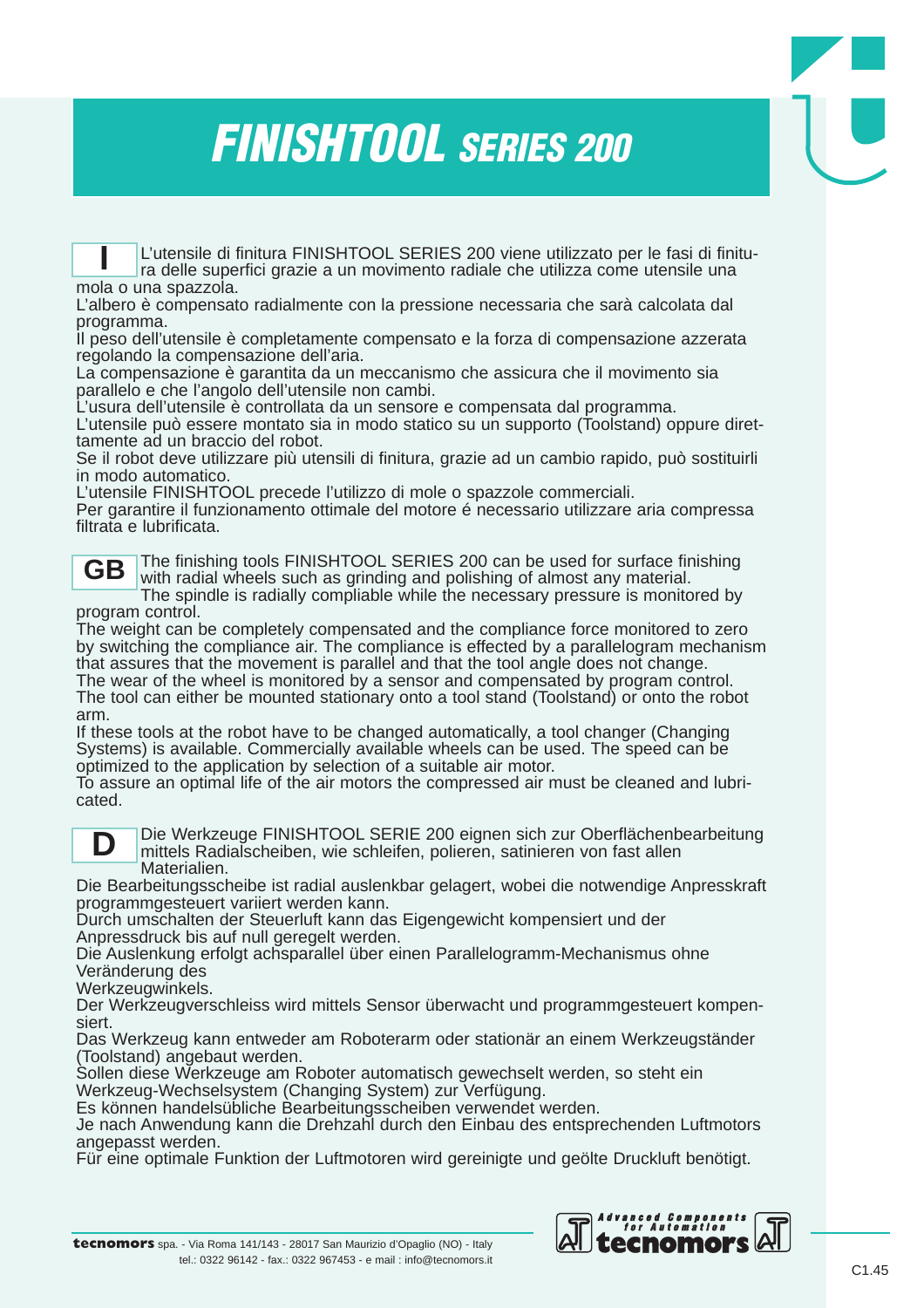*FINISHTOOL SERIES 200*



tel.: 0322 96142 - fax.: 0322 967453 - e mail : info@tecnomors.it